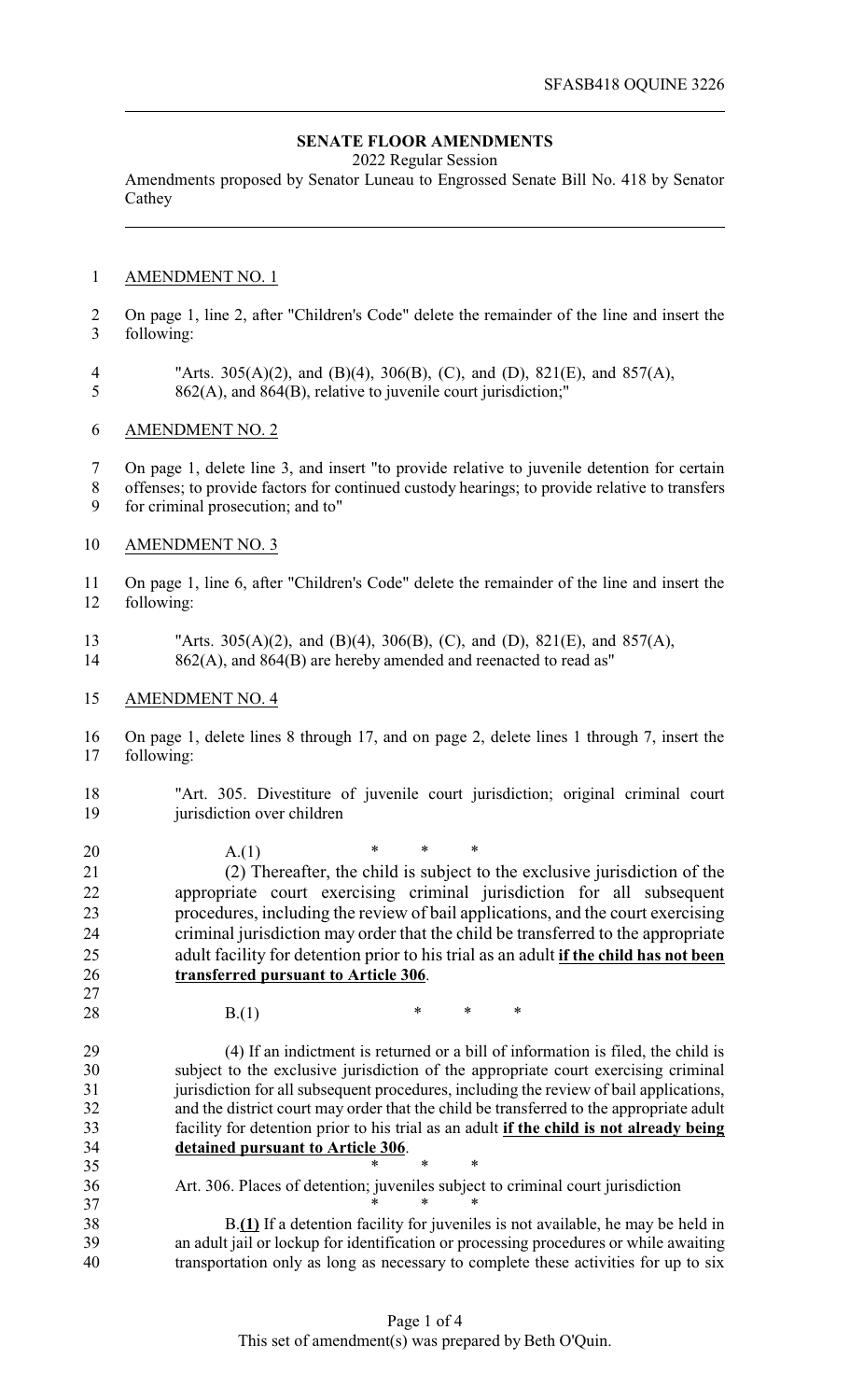hours, except that in nonmetropolitan areas, he may be held for up to twenty-four hours if all of the following occur:

(1) **(a)** The child meets the age and offense criteria set out in Article 305.

 (2) **(b)** A continued custody hearing in accordance with Articles 820 and 821 is held within twenty-four hours after his arrest.

 (3) **(c)** There is no acceptable alternative placement to the jail or lockup in which he is being held.

 (4) **(d)** The sheriff or the administrator of the adult jail or lockup has certified to the court that facilities exist providing for sight and sound separation of the juvenile from adult offenders and that he can be given continuous visual supervision while placed in the jail or lockup.

 **(2) A child who is seventeen years of age at the time of the commission of an offense enumerated in Article 305 that is also defined as a crime of violence in R.S. 14:2(B) shall be held in an adult jail or lockup prior to the continued custody hearing for the offense if the child has a history of prior delinquent acts. The continued custody hearing provided for in Articles 820 and 821 shall be held within twenty-four hours after his arrest.**

 C. If an indictment has not been returned, a bill of information filed, or a continued custody hearing not held within twenty-four hours, the child held in an adult jail or lockup in a nonmetropolitan area **or a child being held pursuant to Paragraph (B)(2) of this Article,** shall be released or removed to a juvenile detention facility.

 D.**(1)** If at the conclusion of the continued custody hearing, the court 24 determines that the child meets the age requirements and that there is probable cause<br>25 that the child has committed one of the offenses enumerated in Article 305, the court that the child has committed one of the offenses enumerated in Article 305, the court shall order him held for trial as an adult for the appropriate court of criminal jurisdiction.

 **(2)(a) If the child is seventeen years of age and the court determines at the continued custody hearing that there is both probable cause that the child has committed one of the offenses enumerated in Article 305 that is also a crime of violence as defined in R.S. 14:2(B) and that it is in the interest of justice that the child be held in the appropriate adult facility for detention prior to his trial as an adult, then the court shall do one of the following:**

 **(i) If the child is being held in an adult jail or lockup pursuant to Paragraph (B)(2) of this Article, the child shall continue to be held in the adult facility for detention prior to his trial as an adult.**

 **(ii) If the child has been detained in a juvenile detention facility prior to the finding of probable cause by the court, the court shall order the child transferred to the appropriate adult facility for detention prior to his trial as an adult.**

 **(b) When the child is being held in an adult facility for detention prior to his trial, the appropriate court of criminal jurisdiction shall review no less than every thirty days prior to the child becoming eighteen years of age whether the interest of justice continues to be served by the child being detained in an adult facility. The child shall not be held in an adult facility beyond one hundred eighty days unless the court determines there is good cause.**

 **(3) If the court determines there is probable cause that the child has committed one of the offenses enumerated in Article 305 and the child is not already being detained in an adult facility,** The **the** appropriate court of criminal jurisdiction may thereafter order that the child be held in any facility used for the pretrial detention of accused adults and the child shall apply to the appropriate court 52 of criminal jurisdiction for a preliminary hearing, bail, and for any other rights to which he may be entitled under the Code of Criminal Procedure. which he may be entitled under the Code of Criminal Procedure.

 \* \* \* Art. 821. Continued custody hearing

 $*$  \* \* \*

 E.**(1)** If probable cause has been demonstrated, the court may release the child. The court may also require bail or other security pursuant to Articles 823 through 825 if the court finds that such **it** is necessary to secure the child's appearance for subsequent hearings.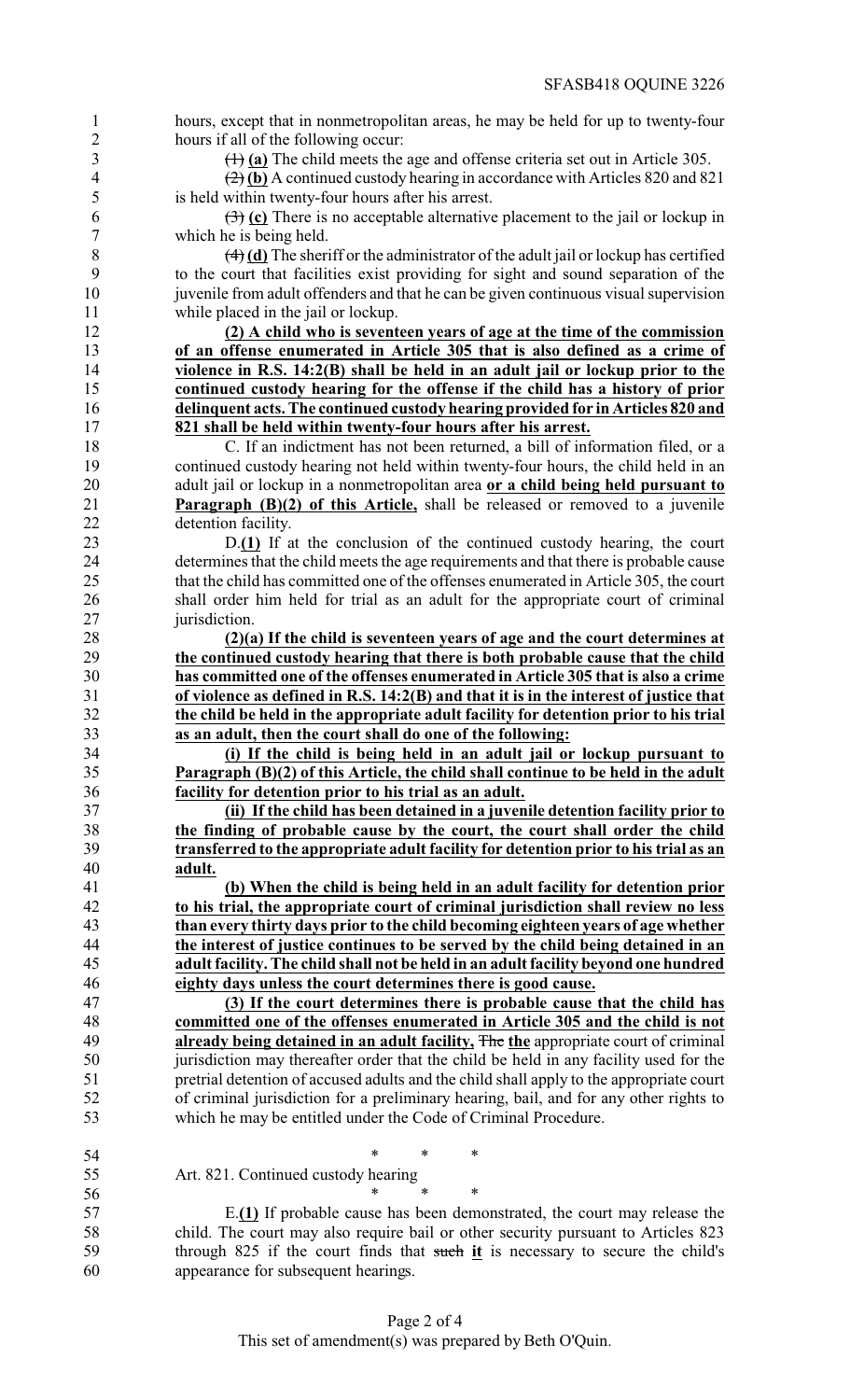| $\mathbf{1}$     | (2) If probable cause has been demonstrated that a seventeen-year old                                                  |
|------------------|------------------------------------------------------------------------------------------------------------------------|
| $\overline{2}$   | child committed any offense enumerated in Article 305 that is also defined as                                          |
| $\mathfrak{Z}$   | a crime of violence in R.S. 14:2(B), the court shall determine whether it is in the                                    |
| $\overline{4}$   | interest of justice for the child to be transferred to the appropriate adult facility                                  |
| 5                | for detention prior to his trial as an adult. In making this determination, the                                        |
| 6                | court shall consider the following:                                                                                    |
| $\boldsymbol{7}$ | (a) The age of the child.                                                                                              |
| $\,8\,$          | (b) The physical and mental maturity of the child.                                                                     |
| 9                | (c) The present mental state of the child, including whether the child                                                 |
| 10               | presents an imminent risk of harm to himself.                                                                          |
| 11               | (d) The nature and circumstances of the alleged offense.                                                               |
| 12               | (e) The child's history of prior delinquent acts.                                                                      |
| 13               | (f) The ability of the available adult and juvenile detention facilities to                                            |
| 14               | meet the specific needs of the child and to protect the safety of the public and                                       |
| 15               | other detained children.                                                                                               |
| 16               | (g) Any relevant factors the court deems appropriate.                                                                  |
| 17<br>18         | Art. 857. Transfers for criminal prosecution; authority                                                                |
| 19               | A. The court on its own motion or on motion of the district attorney may                                               |
| 20               | conduct a hearing to consider whether to transfer a child for prosecution to the                                       |
| 21               | appropriate court exercising criminal jurisdiction if a delinquency petition has been                                  |
| 22               | filed which alleges either of the following:                                                                           |
| 23               | (1) that That a child who is fourteen years of age or older at the time of the                                         |
| 24               | commission of the alleged offense but is not otherwise subject to the original                                         |
| 25               | jurisdiction of a court exercising criminal jurisdiction has committed any one or                                      |
| 26               | more of the following crimes:                                                                                          |
| 27               | $(\frac{1}{2})$ First degree murder.                                                                                   |
| 28               | $\left(\frac{1}{2}\right)$ (b) Second degree murder.                                                                   |
| 29               | $\left(\frac{3}{2}\right)$ (c) Aggravated kidnapping.                                                                  |
| 30               | $(4)$ (d) Aggravated or first degree rape.                                                                             |
| 31               | $\left(\frac{5}{2}\right)$ (e) Aggravated battery when committed by the discharge of a firearm.                        |
| 32               | $\left(\frac{1}{10}\right)$ (f) Armed robbery when committed with a firearm.                                           |
| 33<br>34         | $\left(\frac{8}{8}\right)$ (g) Forcible or second degree rape if the rape is committed upon a child                    |
| 35               | at least two years younger than the rapist.<br>(2) A child who is seventeen years of age at the time of the commission |
| 36               | of the alleged offense but is not otherwise subject to the original jurisdiction of                                    |
| 37               | a court exercising criminal jurisdiction has committed either of the following:                                        |
| 38               | (a) Simple burglary when committed with a firearm, or becomes armed                                                    |
| 39               | with or possesses a firearm after entering.                                                                            |
| 40               | (b) Carjacking.                                                                                                        |
| 41               | $\ast$<br>$\ast$                                                                                                       |
| 42               | Art. 862. Transfer hearing; required findings                                                                          |
| 43               | A.(1) In order for a motion to transfer a child to be granted, the burden shall                                        |
| 44               | be upon the state to prove all of the following:                                                                       |
| 45               | $(1)(a)$ Probable cause exists that the child meets the requirements of                                                |
| 46               | Article 857.                                                                                                           |
| 47               | $\left(\frac{2}{b}\right)$ By clear and convincing proof, there is no substantial opportunity                          |
| 48               | for the child's rehabilitation through facilities available to the court, based                                        |
| 49               | upon the following criteria:                                                                                           |
| 50               | $(a)$ (i) The age, maturity, both mental and physical, and sophistication                                              |
| 51               | of the child.                                                                                                          |
|                  |                                                                                                                        |
| 52               | $\overline{(\theta)}$ (ii) The nature and seriousness of the alleged offense to the                                    |
| 53               | community and whether the protection of the community requires transfer.                                               |
| 54               | (e)(iii) The child's prior acts of delinquency, if any, and their nature and                                           |
| 55               | seriousness.                                                                                                           |
| 56               | $\left(\frac{d}{dv}\right)$ Past efforts at rehabilitation and treatment, if any, and the child's                      |
| 57               | response.                                                                                                              |